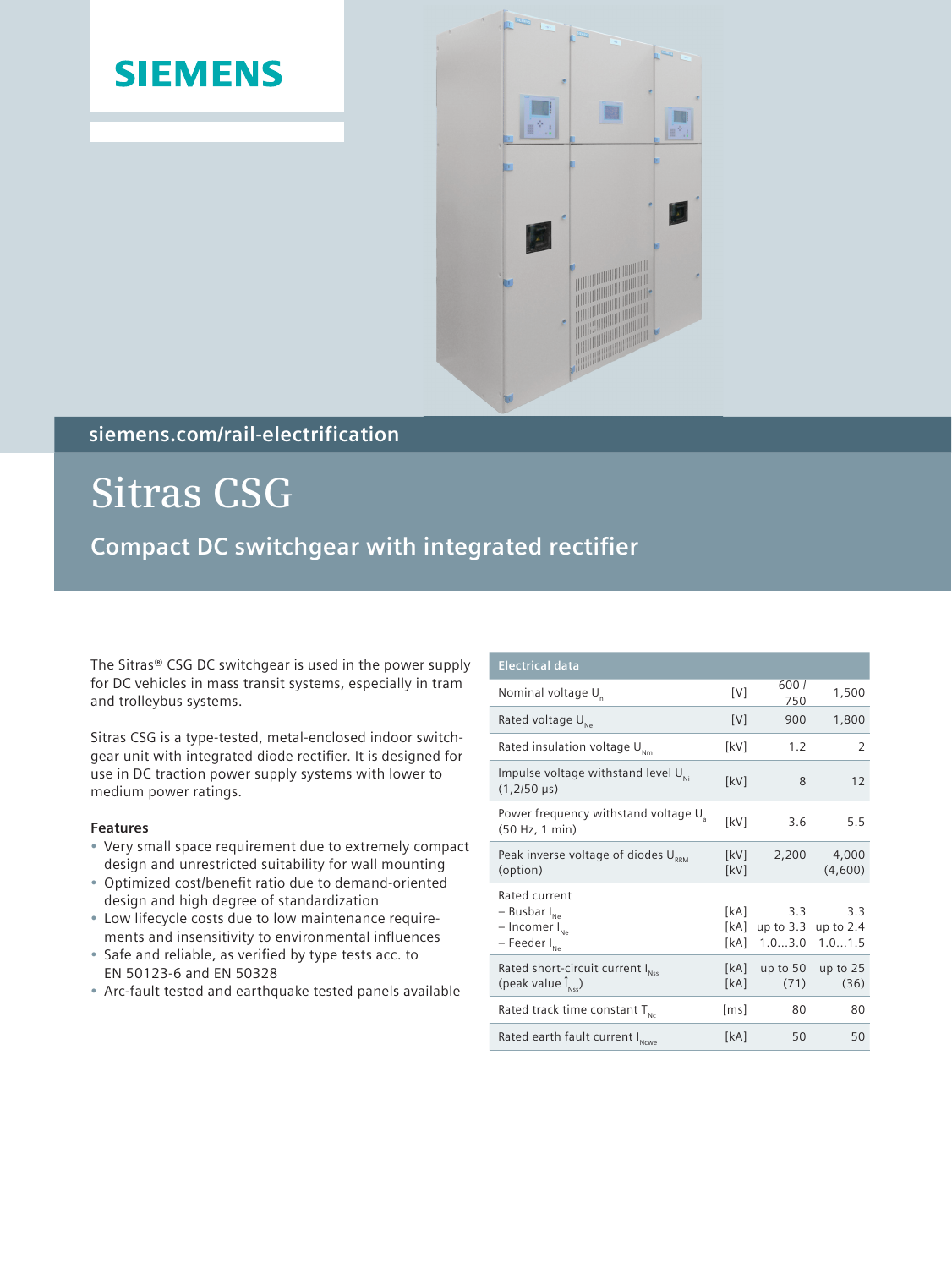# **Design**



**Example layout: front view of Sitras CSG for 1.5 MW substation (750 V), footprint 1.4 m²**

The panels are designed for indoor installation in a steel cabinet system. The following basic types are available: • rectifier-incoming-return line panel

section feeder panel

The switchgear panels are covered on top by a perforated metal grating and can be fitted with a dripwater protection steel plate as an option. The panel-to-panel compartment partition is also made of metal.

Behind the upper doors the low-voltage compartments are located. Through the lower doors, it is possible to gain access to the switch compartments.

The switchgear has a single busbar system. All power terminals are arranged as cable connections facing downwards as standard.

All the main components are easily accessible from the front, thus making the panels suitable for wall mounting.

The Sitras CSG is operated and monitored via Sitras PRO HMI or Simatic® Touch Panel, which are installed in the door to the low-voltage compartment.

The control, protection and signaling devices are installed in the low-voltage compartment. These built-in devices are shielded by metal compartmentalization against electromagnetic interference.

### **Rectifier-incoming-return line panel**

The low-voltage compartment for the rectifier-incomingreturn line panel is pivot-mounted. The low-voltage compartment is pulled out sideways to gain access to the upper zone inside the panel.

This zone contains the rectifier with high-power disc-type diodes, which are clamped in a thermally optimized aluminum heat sink section and cooled by natural convection.

The disconnector, which connects the rectifier to the main busbar, is located behind the lower door underneath the rectifier.

The busbar for the return line terminals and the terminal connection point for frame earthing is located in the lower panel zone.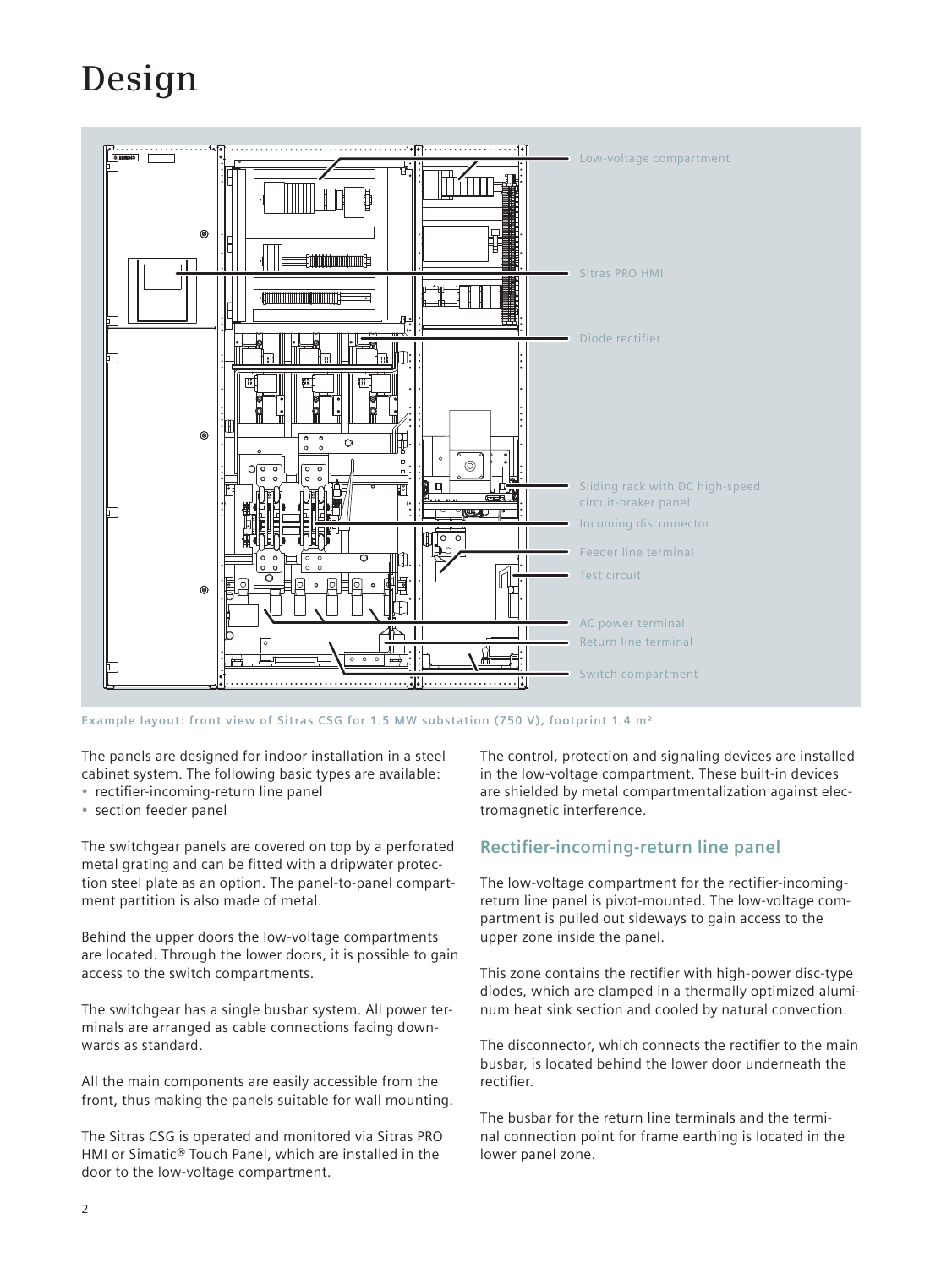### **Section feeder panel**

The low-voltage compartment is fixed-mounted in the upper zone in the cabinet.

The sliding rack with the DC high-speed circuit-breaker panel is within the medium zone. The sliding rack may be moved in the service or disconnected position, when the door is closed. When the door is open, the sliding rack

can be pulled out from the panel and, if necessary, the DC high-speed circuit-breaker with the isolating contacts can be taken off.

The cable terminal plate for the feeder line and the test circuit are located underneath the sliding rack at the side partitioning walls.

### **Variants**

### **Rectifier-incoming-return line panel**

Depending on the desired performance, each rectifierincoming-return line panel can be assembled with six or twelve dioddes as well as with or without a fuse in series with each diode.

Panels with twelve diodes can be realized as 6-pulse or 12-pulse connection.

### **Section feeder panel**

Section feeder panels can be equipped with two or three front doors.

To realize a remote control isolating distance, a motor, which can move the sliding rack with the DC high-speed circuit-breaker between the service and disconnected positions, can be fitted to each section feeder panel.

#### **Section feeder panel with bypass disconnector and bypass panel**

To increase availability, the section feeder panels can be combined with a bypass panel.

In this case, the section feeder panels are fitted with bypass disconnectors and connected with the bypass panel via a bypass busbar.



**Example of arrangement of panels: Sitras CSG for 2.5 MW substation (750 V) with 12-pulse rectifier**